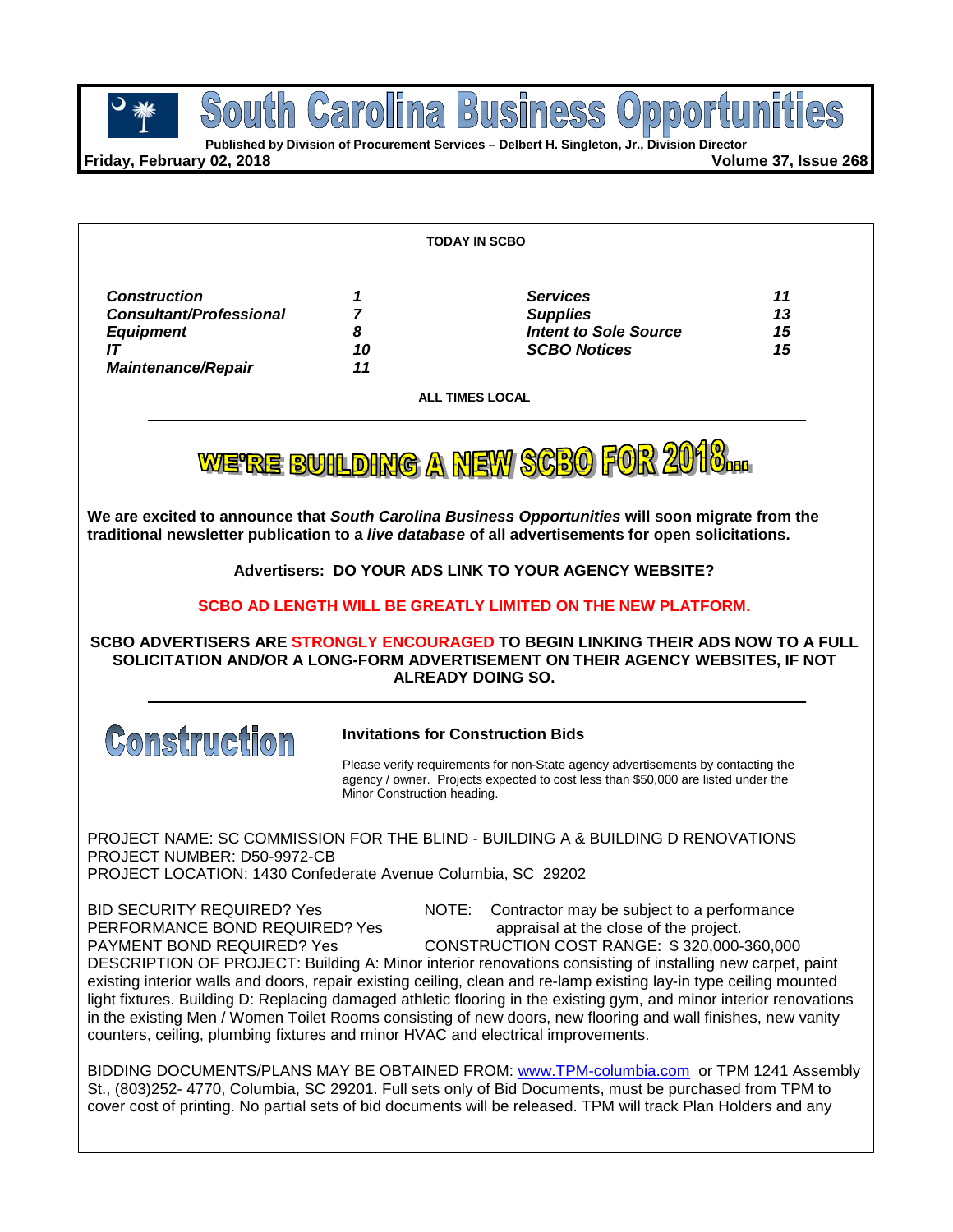#### **Friday, February 02, 2018 2 Volume 37, Issue 268**

Adddenda will be issued by email, to all Plan Holders by TPM. There is no deposit: the purchase of bid documenst from TPM is final.

PLAN DEPOSIT AMOUNT: \$ 0.00

Bidders must obtain Bidding Documents/Plans from the above listed source(s) to be listed as an official plan holder. Only those Bidding Documents/Plans obtained from the above listed source(s) are official. Bidders that rely on copies of Bidding Documents/Plans obtained from any other source do so at their own risk. All written communications with official plan holders & bidders WILL be via email or website posting. IN ADDITION TO THE ABOVE OFFICIAL SOURCE(S), BIDDING DOCUMENTS/PLANS ARE ALSO AVAILABLE AT: TPM only (See Above)

All questions & correspondence concerning this Invitation shall be addressed to the A/E. A/E NAME: Pond A/E CONTACT:Leslie Harris, AIA A/E ADDRESS: Street/PO Box: 1301 Gervais Street, Suite 1300 City: Columbia State: SC ZIP: 29201 EMAIL: [harrisl@pondco.com](mailto:harrisl@pondco.com) TELEPHONE: 803-799-6502 ext. 4210

AGENCY: SC Department of Administration AGENCY PROJECT COORDINATOR: Robert Simkins, RA ADDRESS: Street/PO Box: 921 Main Street City: Columbia EMAIL: [Robert.Simkins@admin.sc.gov](mailto:Robert.Simkins@admin.sc.gov) TELEPHONE: 803-413-0642 FAX: 803-734-6815

PRE-BID CONFERENCE: Yes MANDATORY ATTENDANCE: No PRE-BID DATE: 2/9/2018 TIME: 10:30am PLACE: 1430 Confederate Avenue, Columbia SC- Lobby<br>BID CLOSING DATE: 2/23/2018 TIME: 2:00pm PLACE: 921 Main Street, Columbia, SC - Conf. Roo BID CLOSING DATE: 2/23/2018 TIME: 2:00pm PLACE: 921 Main Street, Columbia, SC - Conf. Room BID DELIVERY ADDRESSES: HAND-DELIVERY / MAIL SERVICE: Attn: Bid Box at Reception Desk - C/O Robert Simkins Sealed Bid Enclosed - Department of Administration 921 Main Street, Columbia, SC 29201

PROJECT NAME: STORMWATER PUMP STATION ON-CALL MAINTENANCE SERVICES PROJECT NUMBER: RFP 2018-02 PROJECT LOCATION: Various Locations on Hilton Head Island, SC

BID SECURITY REQUIRED? No PERFORMANCE BOND REQUIRED? No PAYMENT BOND REQUIRED? No

CONSTRUCTION COST RANGE: \$ Various

DESCRIPTION OF PROJECT: This is an indefinite delivery indefinite quantity Contract to provide on-call repair services and scheduled routine inspections and preventative maintenance for three stormwater pump stations, which include several submersible, three-phase electric axial propeller pumps and all electrical appurtenances within the limits of the Town of Hilton Head Island, South Carolina. Performance and payment bond required for individual Job Orders exceeding \$100,000.

BIDDING DOCUMENTS/PLANS MAY BE OBTAINED FROM: Town website or Town Hall-1 Town Center Court, Hilton Head Island, SC 29928

AGENCY/OWNER: Town of Hilton Head Island AGENCY PROJECT COORDINATOR: Jeff Netzinger, Assistant Town Engineer/Storm Water Manager<br>ADDRESS: Street/PO Box: 1 Town Center Court City: Hilton Head Island State: SC ZIP: 29928 ADDRESS: Street/PO Box: 1 Town Center Court City: Hilton Head Island EMAIL: [jeffn@hiltonheadislandsc.gov](mailto:jeffn@hiltonheadislandsc.gov) TELEPHONE: 843-341-4775 FAX: 843-842-8587

PRE-BID CONFERENCE: Yes MANDATORY ATTENDANCE: Yes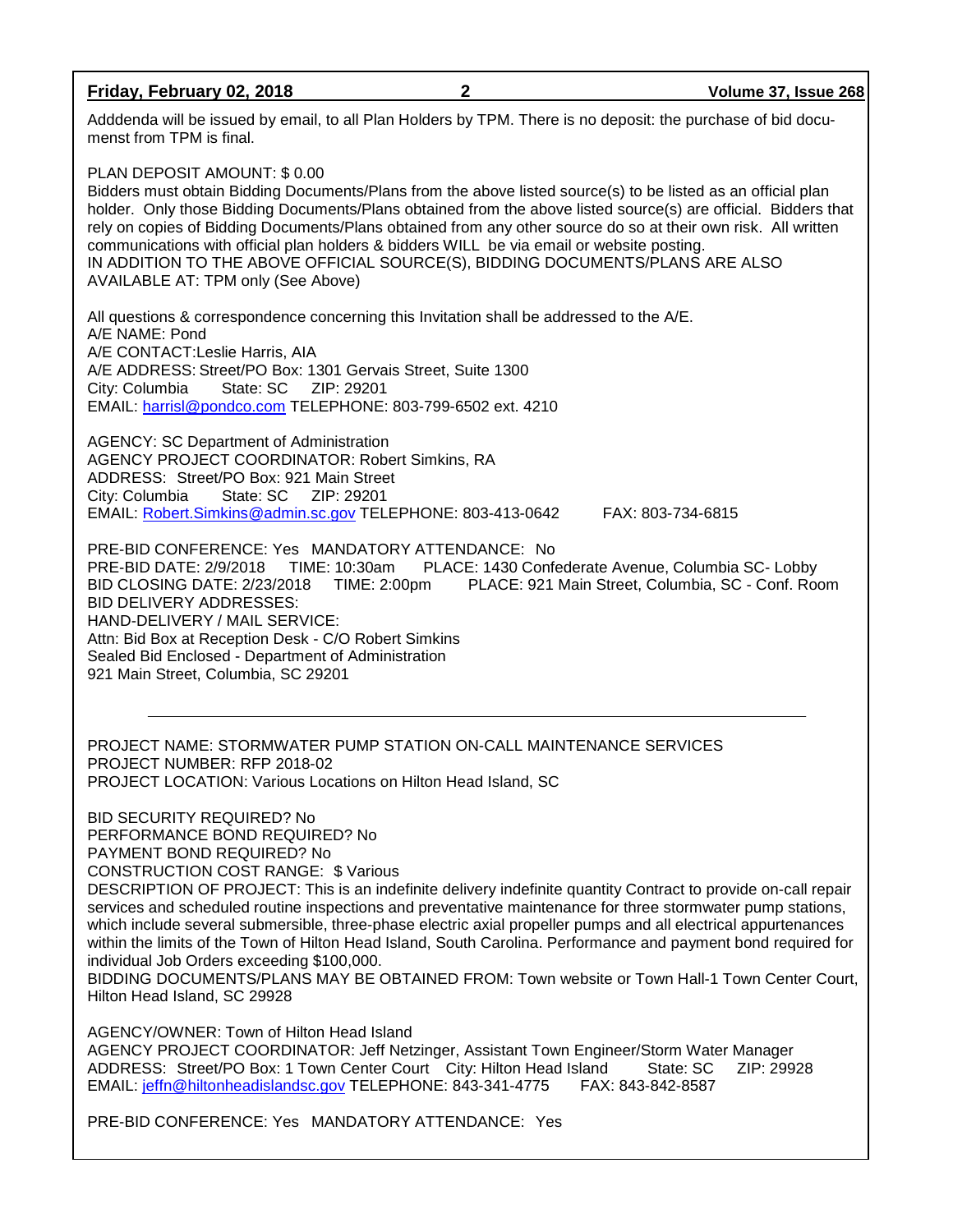| Friday, February 02, 2018                                                                                                                                                                                                                                                                                                                                                                                                                                                                                                                                                                                    | 3                                                                                                                  | Volume 37, Issue 268 |  |  |
|--------------------------------------------------------------------------------------------------------------------------------------------------------------------------------------------------------------------------------------------------------------------------------------------------------------------------------------------------------------------------------------------------------------------------------------------------------------------------------------------------------------------------------------------------------------------------------------------------------------|--------------------------------------------------------------------------------------------------------------------|----------------------|--|--|
| PRE-BID DATE: 2/14/2018<br>TIME: 1:30pm<br>BID OPENING DATE: 3/2/2018 TIME: 2:00pm<br><b>BID DELIVERY ADDRESSES:</b>                                                                                                                                                                                                                                                                                                                                                                                                                                                                                         | PLACE: 1 Town Center Court, HHI, SC, Conference Room #4<br>PLACE: 1 Town Center Court, HHI, SC, Conference Room #4 |                      |  |  |
| HAND-DELIVERY / MAIL: Attn: Jeff Netzinger Engineering, 1 Town Center Court, Hilton Head Island, SC 29928                                                                                                                                                                                                                                                                                                                                                                                                                                                                                                    |                                                                                                                    |                      |  |  |
| <b>AGENCY/OWNER: Clemson University</b><br>PROJECT NAME: CORE CAMPUS 5TH FLOOR BALCONY EXTENSIONS<br>PROJECT NUMBER: CUP 4002222<br>PROJECT LOCATION: Clemson, SC<br>DESCRIPTION OF PROJECT/SERVICES: Installation of additional curtain wall framing to extend current railing<br>system approximately 12 inches in height.<br>BID/SUBMITTAL DUE DATE: 2/28/18 CONSTRUCTION COST RANGE: \$50,000 to \$75,000<br>PROJECT DELIVERY METHOD: Design-Bid-Build                                                                                                                                                   |                                                                                                                    |                      |  |  |
| BID SECURITY IS REQUIRED IN AN AMOUNT NOT LESS THAN 5% OF THE BASE BID.<br>PERFORMANCE BOND REQUIRED? Yes  PAYMENT BOND REQUIRED? Yes<br>BIDDING DOCUMENTS/PLANS MAY BE OBTAINED FROM:<br>https://cufacilities.sites.clemson.edu/capital/projects#2<br>PLAN DEPOSIT AMOUNT: \$0.00<br>Bidders must obtain Bidding Documents/Plans from the above listed source(s) to be listed as an official plan<br>holder. Bidders that rely on copies obtained from any other source do so at their own risk. All written communi-<br>cations with official plan holders & bidders will be via email or website posting. |                                                                                                                    |                      |  |  |
| All questions & correspondence concerning this Invitation shall be addressed to the A/E.<br>A/E NAME: Stevens & Wilkinson<br>A/E CONTACT: William J. Fleming, AIA<br>A/E ADDRESS: Street/PO Box: 1501 Main Street<br>City: Columbia<br>State: SC<br>ZIP: 29201<br>EMAIL: bfleming@stevens-wilkinson.com                                                                                                                                                                                                                                                                                                      | TELEPHONE: 803-765-0320                                                                                            |                      |  |  |
| AGENCY PROJECT COORDINATOR: Tommi Jones, PE, LEED AP<br>ADDRESS: Street/PO Box: 191 Old Greenville Highway, Gentry Hall<br>City: Clemson<br>State: SC<br>ZIP: 29634-5952<br>EMAIL: tommij@clemson.edu                                                                                                                                                                                                                                                                                                                                                                                                        | TELEPHONE: 864-656-1339                                                                                            |                      |  |  |
| PRE-BID CONFERENCE:<br>Yes<br>TIME: 2:00 PM<br>PRE-BID DATE: 2/14/18<br>SC 29634                                                                                                                                                                                                                                                                                                                                                                                                                                                                                                                             | MANDATORY ATTENDANCE: No<br>PLACE: Gentry Hall, 191 Old Greenville Highway, Clemson,                               |                      |  |  |
| BID CLOSING DATE: 2/28/18<br>TIME: 2:00 PM<br>SC 29634<br><b>BID DELIVERY ADDRESSES:</b><br>HAND-DELIVERY / MAIL                                                                                                                                                                                                                                                                                                                                                                                                                                                                                             | PLACE: Gentry Hall, 191 Old Greenville Highway, Clemson,                                                           |                      |  |  |
| Attn: Tommi Jones, PE, LEED AP, 191 Old Greenville Highway, Gentry Hall, Clemson, SC 29634-5952                                                                                                                                                                                                                                                                                                                                                                                                                                                                                                              |                                                                                                                    |                      |  |  |
| 2018 PAINTING OF OAKWOOD-WINDSOR ELEMENTARY, J.D. LEVER ELEMENTARY, AND PAUL KNOX<br><b>MIDDLE SCHOOL</b>                                                                                                                                                                                                                                                                                                                                                                                                                                                                                                    |                                                                                                                    |                      |  |  |

The School District of Aiken County will accept bids for the "2018 Painting of Oakwood-Windsor Elementary, J.D. Lever Elementary, and Paul Knox Middle School."

Sealed bids will be received by the Owner until 2:00pm on March 8, 2018, at the Facilities Construction Department of the Aiken County Public Schools Operations Center Attn: Facilities Construction Dept., at 61 Given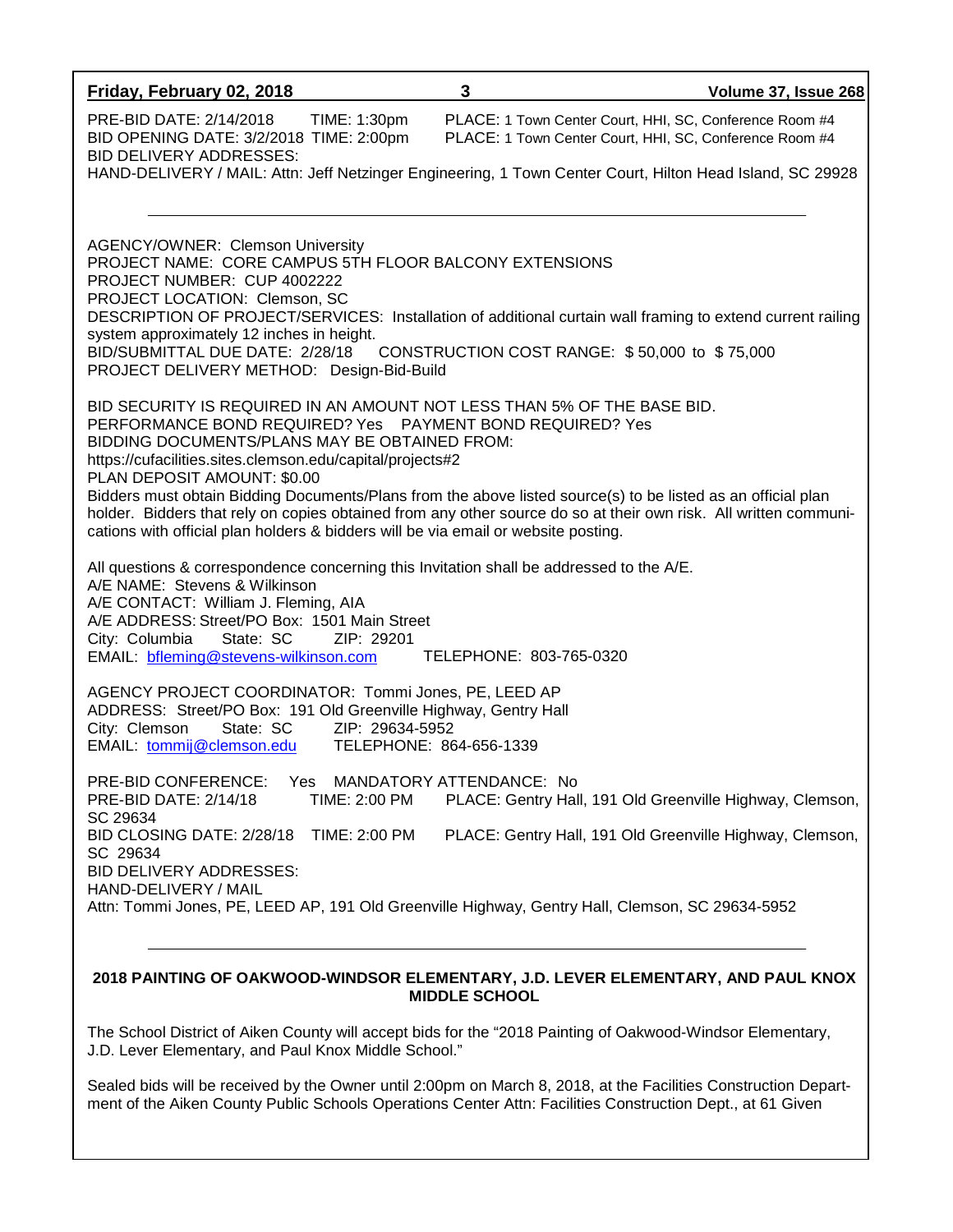#### **Friday, February 02, 2018 4 Volume 37, Issue 268**

Street, (2nd Floor) Aiken, South Carolina 29805, at which time and place all bids will be publicly opened and read aloud.

Performance and Labor/Materials (Payment) Bonds along with notarized Power of Attorney will be required at 100% each from the awarded Bidder.

Specifications may be obtained from the Facilities Construction Department of Aiken County Public Schools, 61 Given Street, Aiken, South Carolina 29805, on the date specified for the pre-bid meeting or by email [wrob](mailto:wroberson@acpsd.net)[erson@acpsd.net](mailto:wroberson@acpsd.net) or calling 803-645-8247. The non-mandatory pre-bid meeting will be held on February 22, 2018, at 10:00am at the Facilities Construction Department of Aiken County Public Schools, 61 Given Street, Aiken, South Carolina 29805. All Contractor's will be required to inspect the individual schools by contacting the Principal's for a predetermined appointment after this meeting. Sign in sheets will be available at the Principal's office.

A Bid Bond or Certified Check for five percent (5%) of the base bid will be required. A valid Certificate of Insurance must also be submitted with the bid. The Owner reserves the right to reject any and/or all bids and to waive all technicalities and formalities. No bid may be withdrawn for a period of sixty (60) days after opening. The Contractor bidding the project is responsible for receiving addendum prior to the bid. Check the Aiken County Public School web page at [www.acpsd.net](http://www.acpsd.net/) for any addendum prior to the bid. Additional information may be obtained by contacting Kevin Chipman, Director of Facilities Construction, at 803-642-0436 or Robbie Roberson, Coordinator of Facilities Construction, at 803645-8247.

#### **2018 REPLACEMENT OF BLEACHERS AT A.L. CORBETT MIDDLE AND SOUTH AIKEN HIGH SCHOOL** BID NO. 042618A

The School District of Aiken County will accept bids for the "2018 Replacement of Bleachers at A.L. Corbett Middle and South Aiken High School." Sealed bids will be received by the Owner until 2:00pm on February 22, 2018, at the Facilities Construction Department of the Aiken County Public Schools Operations Center Attn: Facilities Construction Dept., at 61 Given Street, (2nd Floor) Aiken, South Carolina 29805, at which time and place all bids will be publicly opened and read aloud. Performance and Labor/Material (Payment) Bonds along with notarized Power of Attorney will be required at 100% each from the awarded Bidder.

Specifications may be obtained from the Facilities Construction Department of Aiken County Public Schools, 61 Given Street, Aiken, South Carolina 29805, on the date specified for the pre-bid meeting or by email [wrob](mailto:wroberson@acpsd.net)[erson@acpsd.net](mailto:wroberson@acpsd.net) or calling 803-645-8247. The non-mandatory pre-bid meeting will be held on February 12, 2018, at 10:00 a.m. at South Aiken High School, 232 E. Pine Log Road, Aiken, South Carolina 29803. All Contractor's will be required to inspect the individual schools by contacting the Principal's for a predetermined appointment after this meeting. Sign in sheets will be available at the Principal's office.

A Bid Bond or Certified Check for five percent (5%) of the base bid will be required. A valid Certificate of Insurance must also be submitted with the bid. The Owner reserves the right to reject any and/or all bids and to waive all technicalities and formalities. No bid may be withdrawn for a period of sixty (60) days after opening. The Contractor bidding the project is responsible for receiving addendum prior to the bid. Check the Aiken County Public School web page at [www.acpsd.net](http://www.acpsd.net/) for any addendum prior to the bid. Additional information may be obtained by contacting Kevin Chipman, Director of Facilities Construction, at 803-642-0436 or Robbie Roberson, Coordinator of Facilities Construction, at 803-645-8247.

#### **WEST GREENVILLE COMMUNITY CENTER GYMNASIUM HVAC SYSTEM UPGRADE** IFB NO. 18-3613

The City of Greenville is requesting Sealed bids from qualified contractors for the installation of a HVAC system in the gymnasium at the West Greenville Community Center located at 8 Rochester Street, Greenville SC 29611.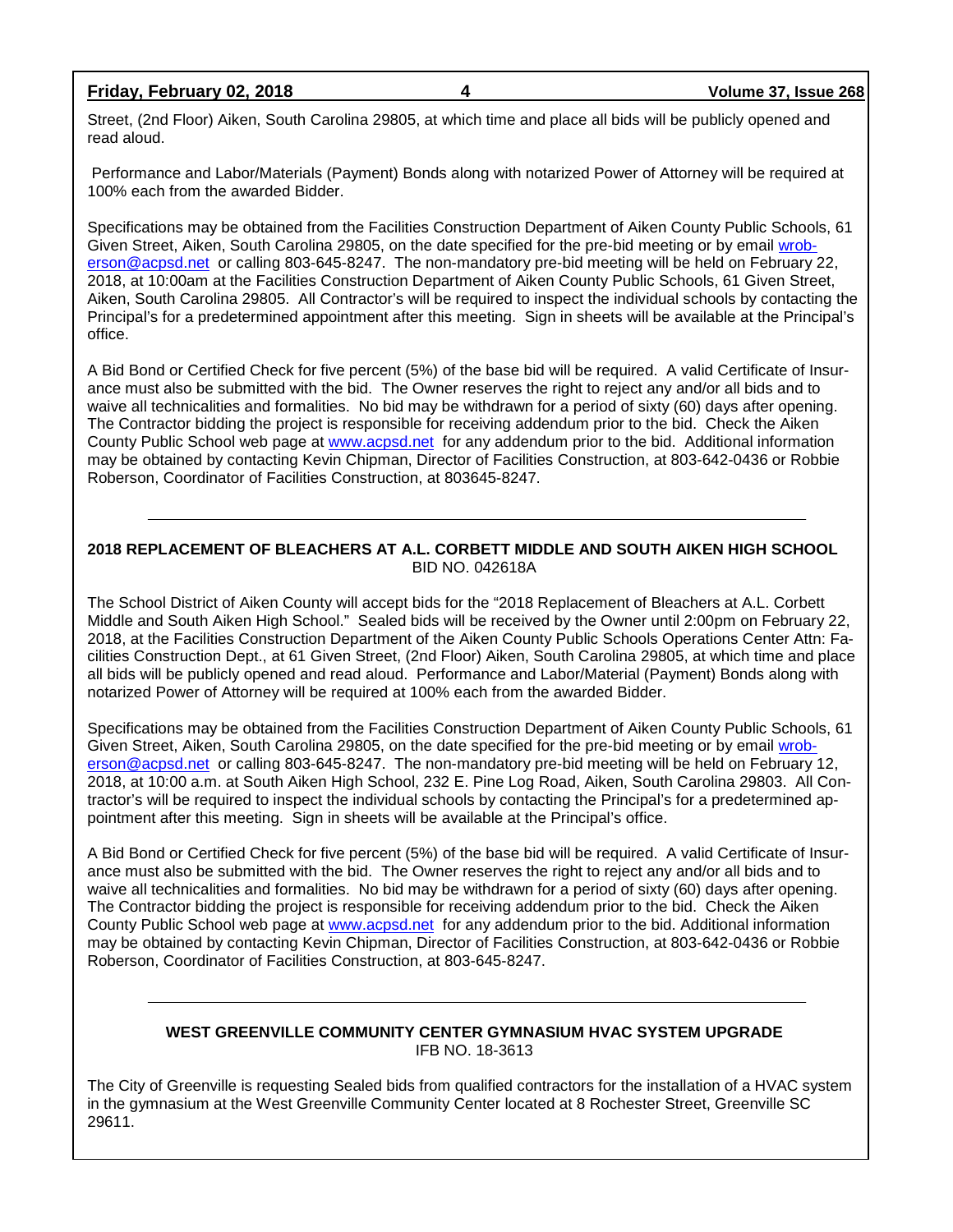#### **Friday, February 02, 2018 5 Volume 37, Issue 268**

A Non-Mandatory Pre-Bid Conference will be held at 10:00am, February 7, 2018 at the West Greenville Community Center.

Bid packet and construction drawings may be obtained online at<http://greenvillesc.gov/bids.aspx> or from the City of Greenville, Purchasing Division, 7th Floor, City Hall, 206 South Main Street, Greenville, South Carolina. Contact Maribel Diaz at [mdiaz@greenvillesc.gov](mailto:mdiaz@greenvillesc.gov).

Sealed Bids will be received in the City of Greenville's Purchasing Division, until 3:00pm, February 21, 2018. At said place and time, and promptly thereafter, all sealed bids that have been duly received will be publicly opened and read aloud.

The Deadline For Questions Is 2:00pm, February 13, 2018. The City of Greenville, SC is an Equal Opportunity Employer

#### **ANNUAL CONTRACT FOR ASPHALT PAVING UNIT PRICING FOR OVERLAY & SITE SERVICES**

The Consolidated School District of Aiken County will accept applications for providing an Annual Contract for Asphalt Paving Unit Pricing for Overlay & Site Services District Wide per Aiken County Public Schools Five Year Plan or as needed for the next 1-5 years.

Qualified firms interested in being considered are requested to submit appropriate information on Company/Contractor Letterhead responding to information needed in RFP #031318

Selection of firm or contractor will be based upon experience with similar projects, willingness to meet budget & schedules, qualifications of personnel, ability to manage construction projects and responsiveness to owner.

Request RFP# 031318 from below contact information.

Proposals will be accepted until 2:00pm on March 13, 2018.

Submit to: Aiken County Public Schools Attn: Kevin A. Chipman / Director of Facilities Construction 61 Given Street (2nd Floor), Aiken, SC 29805 803 642-0436

#### **SCIPIO FIRE STATION #20 CONCRETE APRON REPAIR**

Qualified and licensed contractors are invited to submit sealed bids for "Scipio Fire Station #20 Concrete Apron Repair" - BID # 2017-18-604 to Horry County at the Office of Procurement, 3230 Hwy. 319 E, Conway, South Carolina 29526 not later than 2:00pm, March 7, 2018. Any bid submittal received later than the specified time/date will not be accepted/considered. No facsimile, email or telephone bid submittals will be accepted.

The solicitation document (IFB) general construction contract terms and conditions as well as drawings can be obtained from the County's website by visiting<https://www.horrycounty.org/Departments/Procurement/Bids>

Local Vendor Preference is applicable for this IFB.

A Non-Mandatory Pre-Bid Conference for Prime Contractors will be held at Scipio Fire Station #20, 9620 Scipio Lane, Myrtle Beach, SC 29588, 10:00am, February 21, 2018. Prime and Sub Contractors are strongly encouraged to attend.

Your firm is required to provide bid security in the sum of no less than five percent (5%) of the bid price.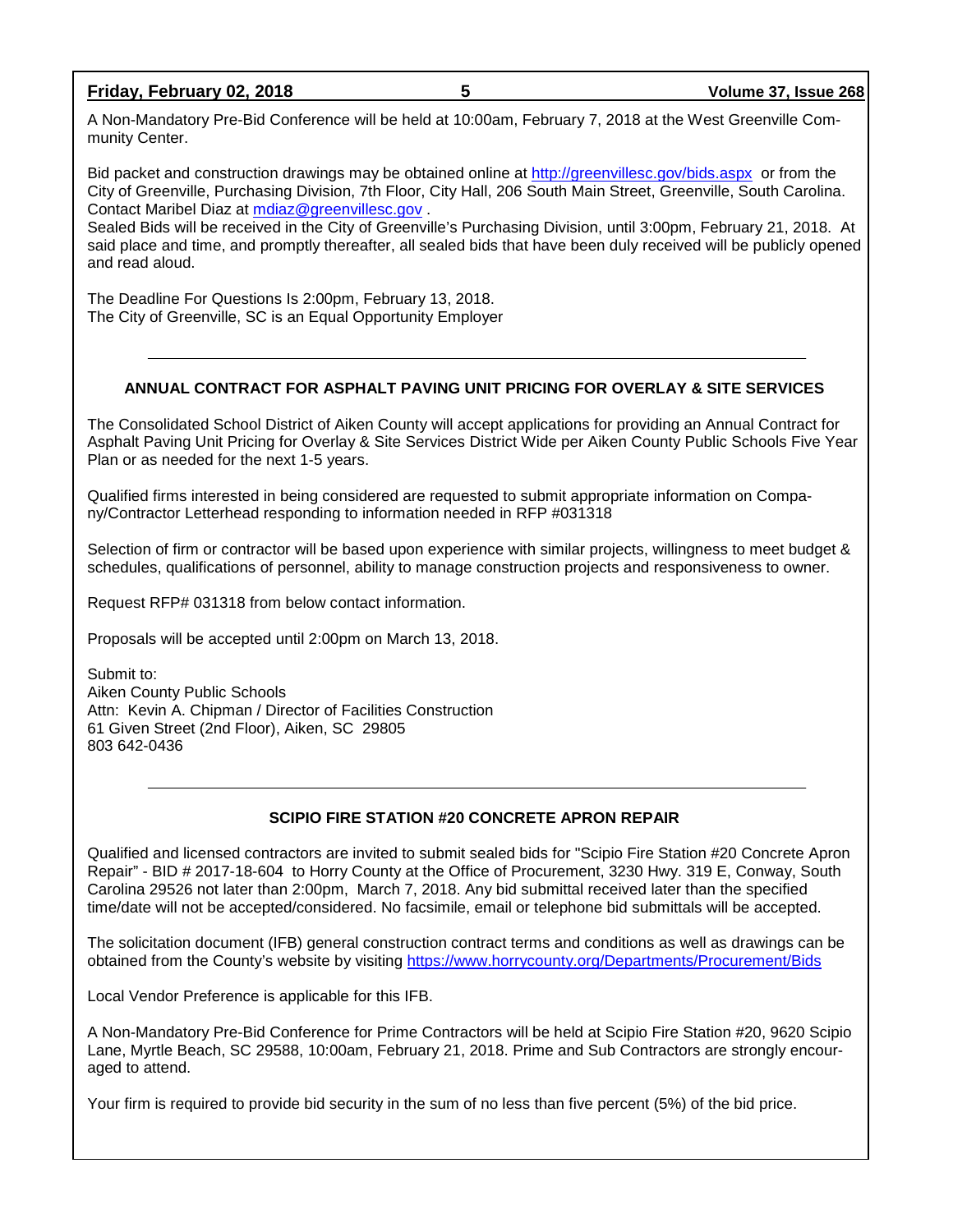#### **Friday, February 02, 2018 6 Volume 37, Issue 268**

Horry County hereby notifies all those responding to this IFB that, in accordance with the provisions of the Civil Rights Act of 1964 (Chapter 21, Title 42, of the U.S. Code) and Regulations promulgated in connection therewith, that it will affirmatively ensure that any contract entered into pursuant to this IFB, disadvantaged business enterprises will be afforded full and fair opportunity to make submittals in response to this invitation and will not be discriminated against on the grounds of race, color, or national origin in consideration for an award.

Contact Information for this Project: Amy Norris [/norrisa@horrycounty.org](mailto:/norrisa@horrycounty.org) , 843-915-5380

#### **HOUSING REHAB**

The City of Columbia is accepting bids from qualified contractors for the following: Housing Rehab at 323 Pineneedle Road, Columbia, SC BID#035-17-18-GBP

Bid Deadline: February 15, 2018 at 2:00pm

Information can be viewed using the City of Columbia's eBid System at [https://columbiasc.ionwave.net](https://columbiasc.ionwave.net/)

A Mandatory On-Site Pre-Bid Conference is scheduled for February 7, 2018 at 10:00am at 323 Pineneedle Road, Columbia, SC 29201.

The deadline for questions is February 8, 2018 at 12:00pm and must be submitted electronically at <https://columbiasc.ionwave.net/Login.aspx> .

#### **413 WASHINGTON STREET REHABILITATION**

RE-BID BID NO. 2017-130

The City of Florence is accepting bids from qualified bidders for the rehabilitation of the house located 413 Washington Street.

Mandatory Pre-Bid Conference: February 12, 2018 at 10:00am at 413 Washington Street, Florence, SC.

Bid Opening Date/Time: February 16, 2018 at 3:00pm.

Location for the Receipt of Bids: The City Center located at 324 Evans Street, Florence, SC 29501.

The invitation to bid document can be found on our website www.cityofflorence.com at the purchasing and bids link or by contacting: Lynwood F. Givens by e-mail: [lgivens@cityofflorence.com](mailto:lgivens@cityofflorence.com) or by fax at 843-665-3111.

Mailing Address: City of Florence, Office of Purchasing and Contracting, 324 W. Evans Street Florence, SC 29501.

The City of Florence welcomes and encourages submissions from minority and woman owned businesses. Please indicate that you are a minority or woman owned business with your request for bid documents.

This solicitation does not commit the City of Florence to award a contract, to pay any costs incurred in the preparation of a bid, or to procure or contract for services. The City of Florence reserves the right to reject any and all responses, to cancel this solicitation, and to make an award deemed in its own best interest.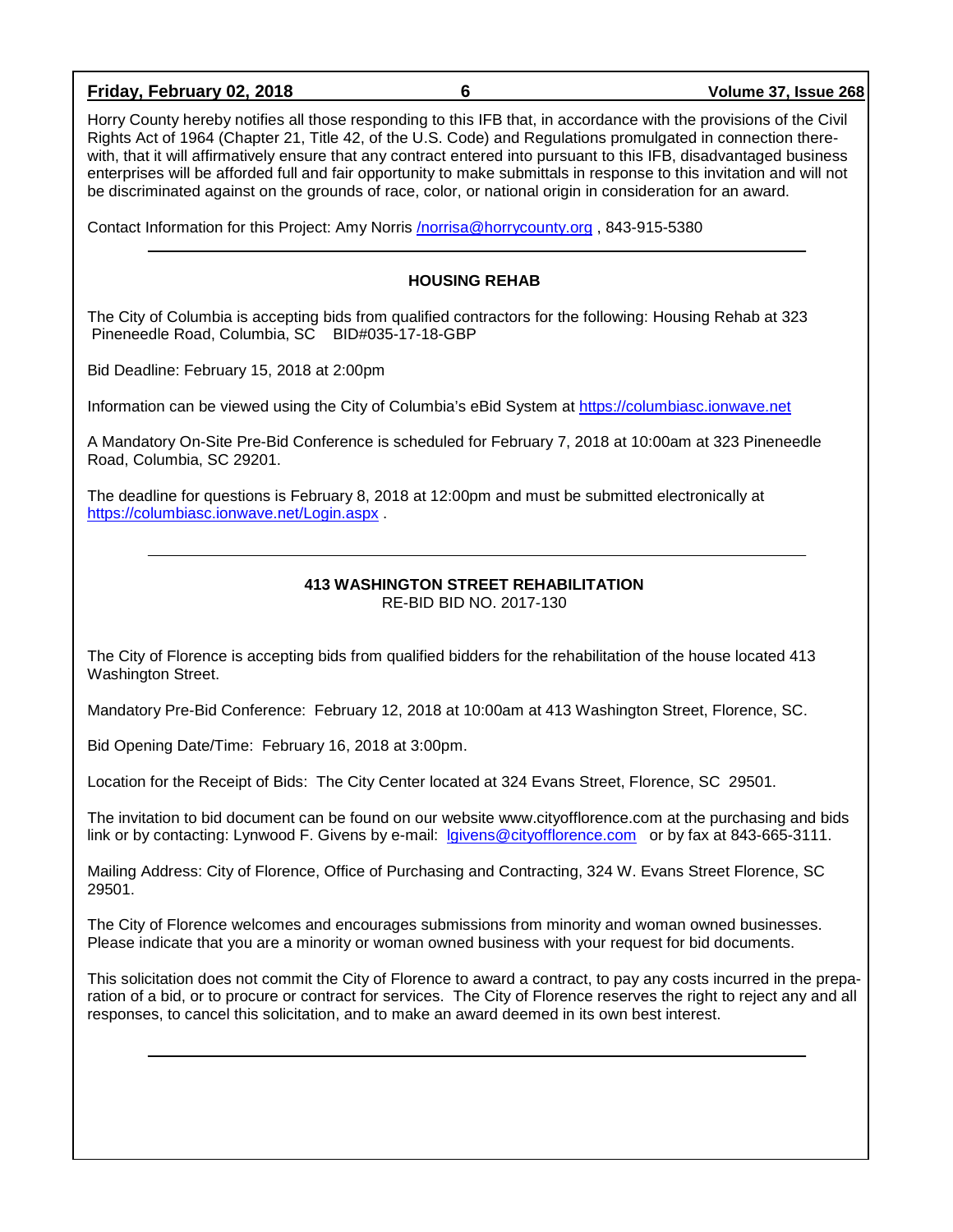#### **Friday, February 02, 2018 7 Volume 37, Issue 268**

# **Consultant / Professional**

#### **CITY BRAND DEVELOPMENT AND STRATEGY**

RFQ No. 2018-0201

The City of Easley is accepting proposals from qualified companies to conduct a City Brand Development and Strategy process. The scope of the work includes the creation of a City Brand and Vision Plan.

Proposal packets may be obtained from the City of Easley by visiting<http://www.cityofeasley.com/bids--rfps-> or by request via email at **bsanders@cityofeasley.com**. Respondents are responsible for securing any and all addenda issued, and acknowledging the addenda on the proposal documents, which will also be posted to the webpage outlined above, no later than 48 hours before proposal deadline.

Responses to this Request for Qualifications shall be submitted to the City of Easley, 205 North First Street, Easley, SC 29640; no later than February 23 at 5:00pm. Late proposals will not be accepted.

The City reserves the right to accept or reject any proposal as it best serves its convenience and/or is found to be in the best interest of the City.

#### **MPO PROJECT MANAGEMENT SERVICES ROCK HILL – FORT MILL AREA TRANSPORTATION STUDY (RFATS MPO)**

The City of Rock Hill, South Carolina, the lead staff agency for the Rock Hill-Fort Mill Area Transportation Study (RFATS) is seeking a qualified consultant to assist staff in the provision of MPO Project Management Services for the RFATS Study Area on an on-call, project specific basis.

The initial contract period will be for a period of 2 years with the option for a one year extension not to exceed a total contract term of three (3) years. The maximum total contract dollar amount that may be awarded under this contract is \$450,000.00.

The primary focus of the services to be provided is assistance to staff with project and program management activities and tasks. The selected consultant will be viewed as an extension of staff with responsibilities to the MPO.

The RFATS Study Area is situated in eastern York County and the panhandle of Lancaster County, South Carolina. The Study Area includes the municipalities of Rock Hill, Fort Mill, Tega Cay, unincorporated areas of York County, the Catawba Indian Nation and the panhandle of Lancaster County. Direct work experience with MPO planning processes, particularly the management of UPWP tasks, air quality non-attainment / maintenance area functions, LPA project development and budget planning, as well as regional travel demand modeling is viewed as very important in the selection of a consultant, as is the ability to work independently on designated assignments.

Questions regarding this RFQ must also be received no later than February 15, 2018 (email or faxed versions are acceptable). Based on questions received, the RFATS Administrator will provide interested firms with clarification or further information, if needed.

All Statements of Qualifications in response to this RFQ must be received no later than 5:00pm on February 26, 2018. Please forward Statements of Qualifications to: David F. Hooper, AICP RFATS Administrator, Rock Hill-Fort Mill Area Transportation Study.

P.O. Box 11706, 155 Johnston Street, Rock Hill, SC 29731-1706 Phone: 803-326-3897, Fax 803-329-7228, [davidf.hooper@cityofrockhill.com](mailto:davidf.hooper@cityofrockhill.com) Download Solicitation From: [www.cityofrockhill.com](http://www.cityofrockhill.com/)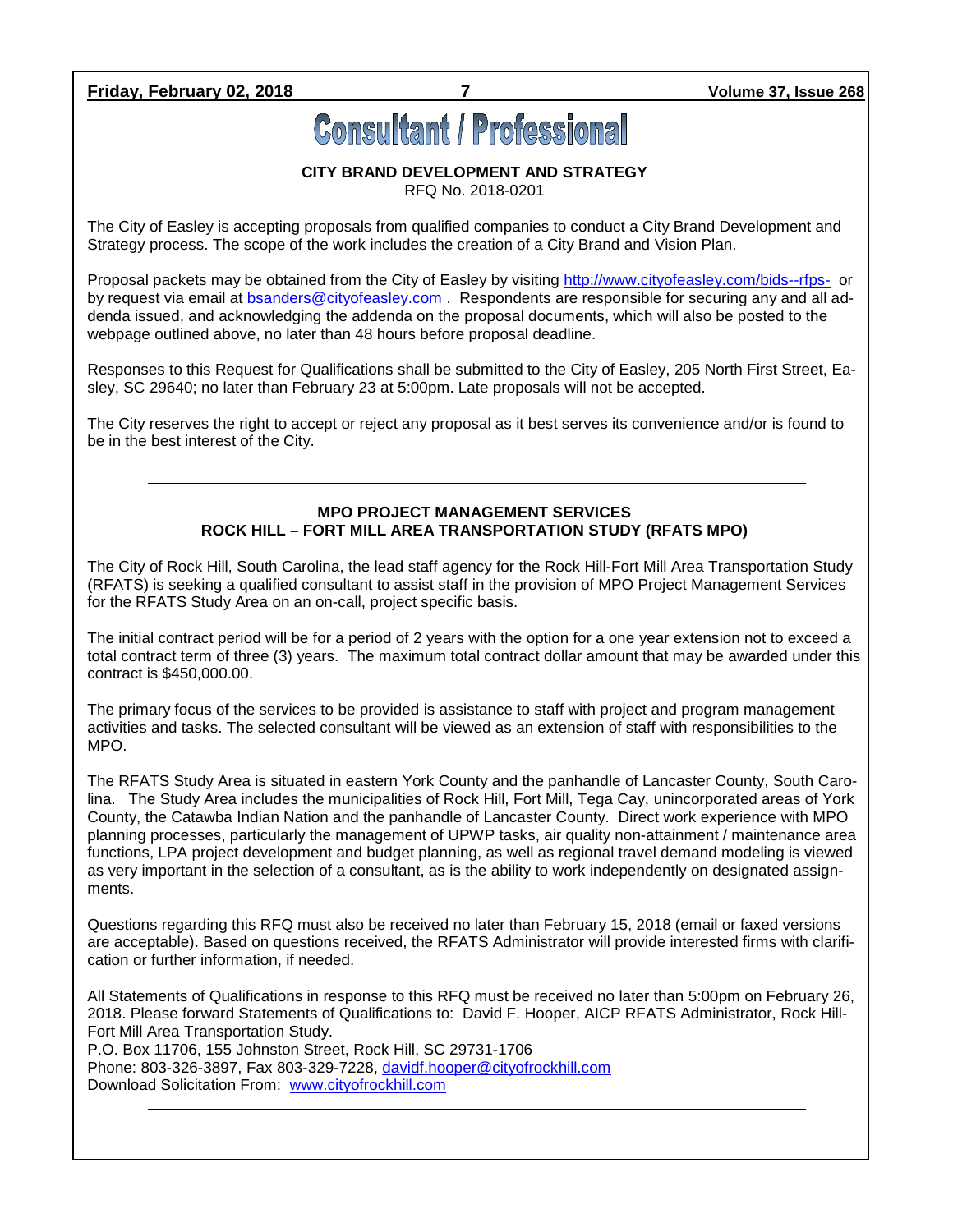| Friday, February 02, 2018                                                                                                                                                                                                                                                                                                                                                                                                |           | Volume 37, Issue 268 |
|--------------------------------------------------------------------------------------------------------------------------------------------------------------------------------------------------------------------------------------------------------------------------------------------------------------------------------------------------------------------------------------------------------------------------|-----------|----------------------|
|                                                                                                                                                                                                                                                                                                                                                                                                                          | Equipment |                      |
| Description: DIESEL POWERED FORK LIFTS<br>Solicitation Number: 5400014825<br>Submit Offer By: 03/01/2018 2:30pm<br>Purchasing Agency: SCDOT Procurement Office 955 Park Street Room 101 Columbia, SC 29201-3959<br><b>Buyer: EMMETT KIRWAN</b><br>Email: KirwanEl@scdot.org<br><b>Download Solicitation From:</b><br>http://webprod.cio.sc.gov/SCSolicitationWeb/solicitationAttachment.do?solicitnumber=5400014825      |           |                      |
| <b>Description: PALLET TRUCKS</b><br>Solicitation Number: 5400015000<br>Submit Offer By: 02/20/2018 10:00am<br>Purchasing Agency: SC Department of Corrections 4420 Broad River Road Columbia, SC 29210<br><b>Buyer: LAURIE BRANHAM</b><br>Email: branham.laurie@doc.state.sc.us<br><b>Download Solicitation From:</b><br>http://webprod.cio.sc.gov/SCSolicitationWeb/solicitationAttachment.do?solicitnumber=5400015000 |           |                      |
| Description: CNC MACHINE FOR CLASSROOM USE<br>Solicitation Number: 5400014979<br>Submit Offer By: 02/21/2018 1:00pm<br>Purchasing Agency: SC School for the Deaf & Blind 355 Cedar Springs Road Spartanburg, SC 29302<br><b>Buyer: SHERRI HULSEY</b><br><b>Download Solicitation From:</b><br>http://webprod.cio.sc.gov/SCSolicitationWeb/solicitationAttachment.do?solicitnumber=5400014979                             |           |                      |
| Description: STRUCTURAL FOAM PLASTIC TILT TRUCK<br>Delivery Point: Charleston, SC 29401<br>Submit Offer By: 2/12/2018 1:00pm<br>Purchasing Agency: College of Charleston<br>Buyer: Lew SanFelice, 843-953-5508, sanfelicel@cofc.edu<br>Download Solicitation From: http://ebid.cofc.edu under "Current Bid Opportunities"                                                                                                |           |                      |
| Description: SCBA 4 STAGE COMPRESSOR<br><b>Solicitation Number: 18-B004S</b><br>Delivery Point: Charleston, SC<br>Submit Offer By: March 1, 2018 12:00pm<br>Purchasing Agency: City of Charleston 75 Calhoun Street, Ste. 3500, 29401<br>Buyer: Chenette Singleton, 843-965-4185, singletonc@charleston-sc.gov<br>Download Solicitation From: http://www.charleston-sc.gov/Bids.aspx?CatlD=17                            |           |                      |
|                                                                                                                                                                                                                                                                                                                                                                                                                          |           |                      |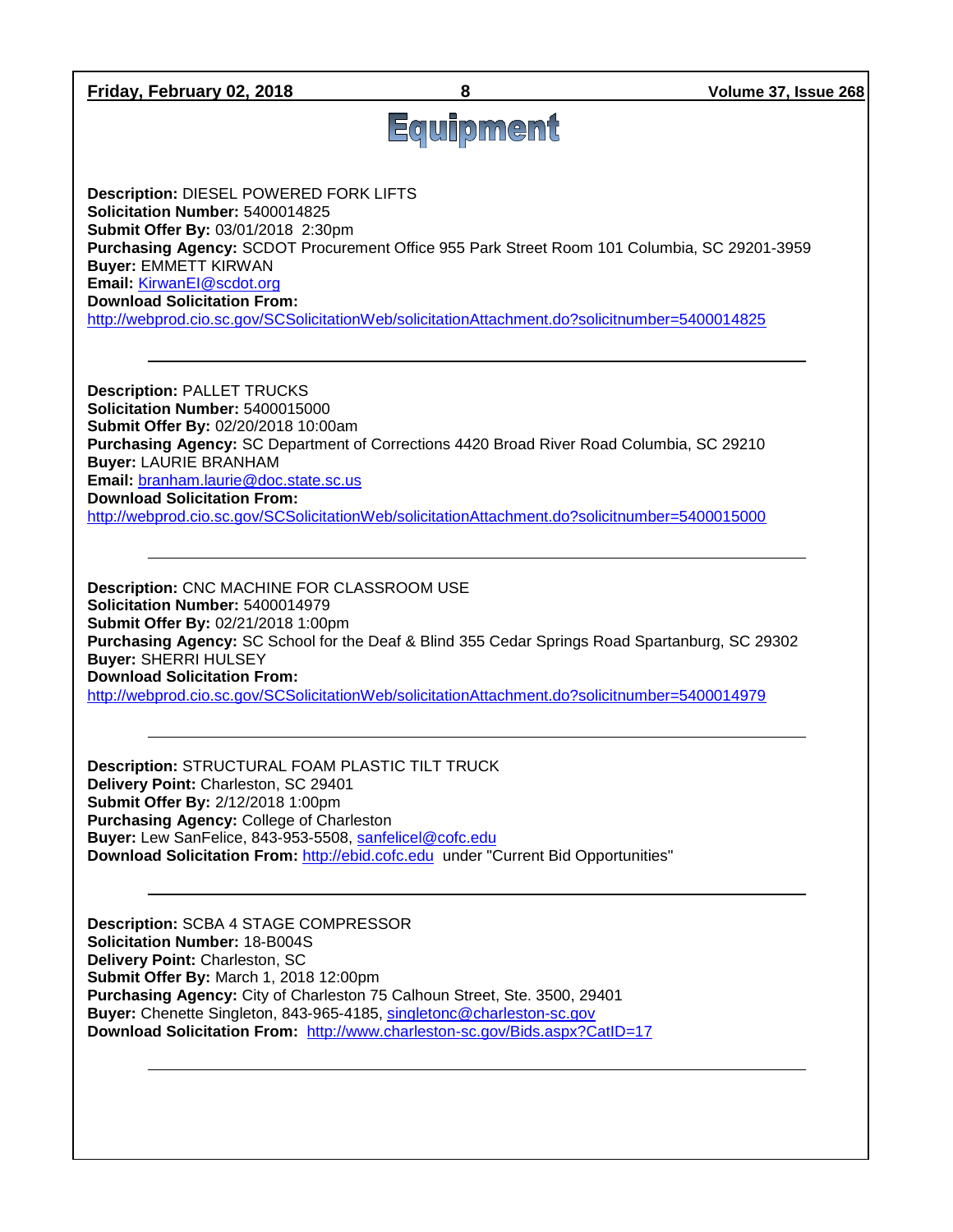#### **Friday, February 02, 2018 9 Volume 37, Issue 268**

**Description:** SONY ANYCAST TOUCH LIVE CONTENT PRODUCER **Solicitation Number:** 180201-840-10106-02/09/18 **Delivery Point:** North Charleston, SC **Submit Offer By:** 02/09/18 2:00pm **Purchasing Agency:** Trident Technical College, 2050 Mabeline Road, N. Charleston, SC 29406 **Buyer:** Wendy Dennis, 843-574-6065, [wendy.dennis@tridenttech.edu](mailto:wendy.dennis@tridenttech.edu) **Download Solicitation From:** [http://www.tridenttech.edu/about/departments/proc/ttc\\_solic.htm](http://www.tridenttech.edu/about/departments/proc/ttc_solic.htm)

**Description:** SCBA UPGRADE KITS **Solicitation Number:** 18-B005R **Delivery Point:** Charleston, SC **Submit Offer By:** March 1, 2018 12:30pm **Purchasing Agency:** City of Charleston 75 Calhoun Street, Ste. 3500, 29401 **Buyer:** Robin B. Robinson, 843-724-7314, [robinsonr@charleston-sc.gov](mailto:robinsonr@charleston-sc.gov) **Download Solicitation From:** <http://www.charleston-sc.gov/Bids.aspx?CatID=17>

#### **2018 FORD EXPEDITION SPECIAL SERVICE VEHICLE (SSV) 4X4 WITH POLICE PACKAGE** RE-BID

The City of Florence is accepting bids from qualified bidders to for the purchase and delivery of 2018 Ford Expedition SSV 4X4 with Police Package.

Bid Opening Date/Time: February 9, 2018 at 3:30pm

Location for the Receipt of Bids: The City Center located at 324 Evans Street, Florence, SC 29501

The invitation to bid document can be found on our website [www.cityofflorence.com](http://www.cityofflorence.com/) at the purchasing and bids link or by contacting: Lynwood F. Givens by e-mail: [lgivens@cityofflorence.com](mailto:lgivens@cityofflorence.com) or by fax at 843-665-3111.

Mailing Address: City of Florence, Office of Purchasing and Contracting, 324 W. Evans Street Florence, SC 29501.

The City of Florence welcomes and encourages submissions from minority and woman owned businesses. Please indicate that you are a minority or woman owned business with your request for bid documents.

This solicitation does not commit the City of Florence to award a contract, to pay any costs incurred in the preparation of a bid, or to procure or contract for services. The City of Florence reserves the right to reject any and all responses, to cancel this solicitation, and to make an award deemed in its own best interest.

#### **COPIER**

South Carolina Victim Assistance Network will be accepting bid proposals for the purchase of a copier.

Bids must be received by no later than February 8 at 5:00pm.

All products must be new. No refurbished products accepted.

Copier Specifications Required: Black/White Copies, Color Copies, Fax, Email, Scan, Sorter and Stapler. Copier is for a small staff of approximately 10 people.

If you are interested in submitting a bid, it should be delivered to: [info@scvan.org](mailto:info@scvan.org) (attn.: Laura Hudson)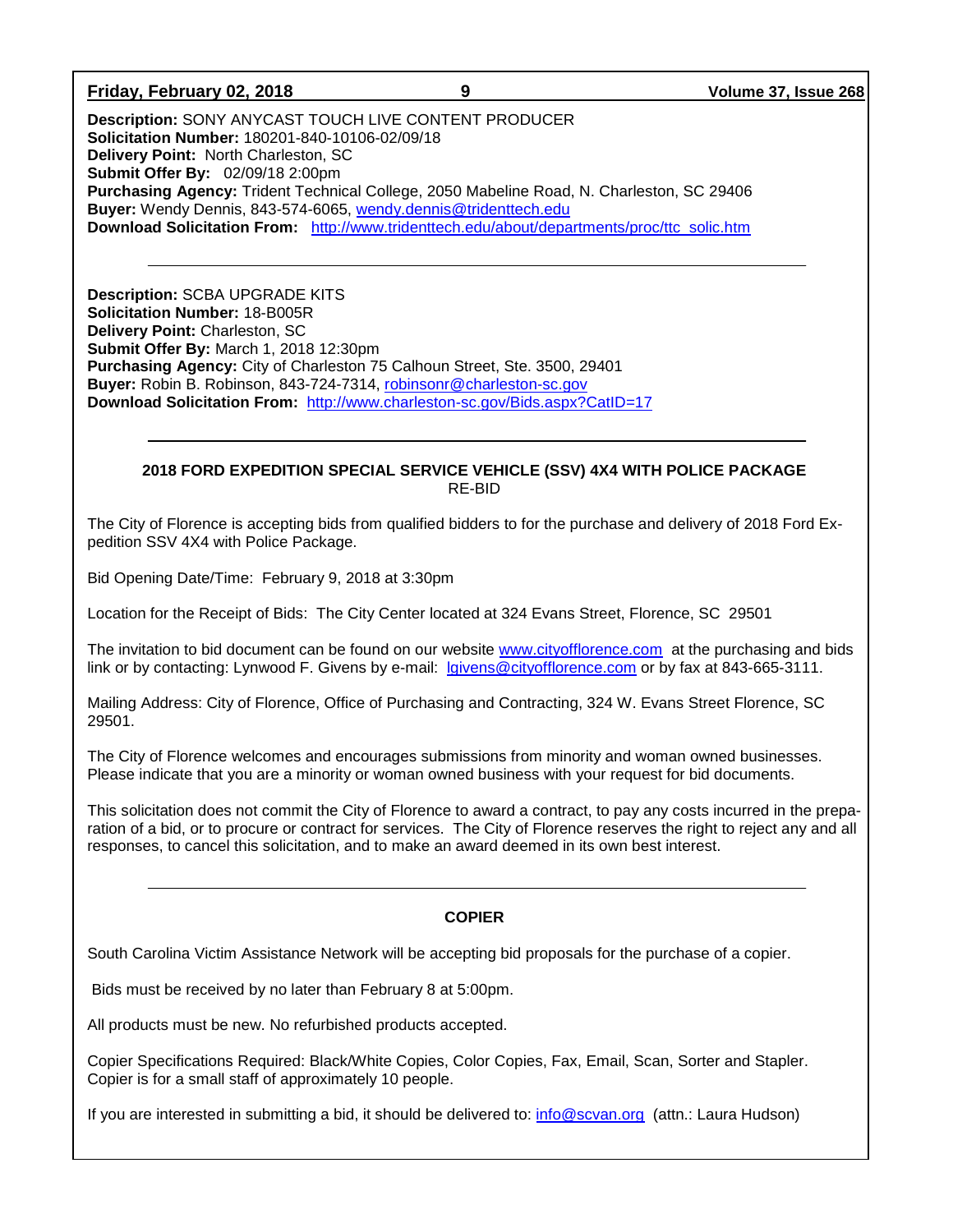**Friday, February 02, 2018 10 Volume 37, Issue 268** Should you have any questions about any of the items, please contact Laura Hudson [\(info@scvan.org](mailto:info@scvan.org)) for clarification prior to bidding. You are reminded that your bid should be inclusive of all fees. **THREE (3) V-NOSED, TANDEM/DUAL AXLE, CARGO TRAILERS** Horry County is requesting quotes for Quote Request (BEST VALUE) #: 2017-18-082: Three (3) V-Nosed, Tandem/Dual Axle, Cargo Trailers for Horry County Fire Rescue Department. Information regarding this quote request can be obtained by visiting the County's Bid/RFP Packages page at <http://www.horrycounty.org/Departments/Procurement/Bids.aspx> For a copy of the detailed quote request, at no cost, please go to [https://www.bidnetdirect.com/south](https://www.bidnetdirect.com/south-carolina/horrycounty)[carolina/horrycounty](https://www.bidnetdirect.com/south-carolina/horrycounty) . All quote submittals must be made electronically through Horry County's ebidding software, BidNet. Quotes are due by February 9, 2018 no later than 2:00pm. Quotes received later than the specified time/date will NOT be accepted/considered. This project is Staffing for Adequate Fire & Emergency Response (SAFER) Grant, a FEMA grant, funded and contingent upon funding availability. Therefore, all rules and regulations related to such funding will apply. **Information Technology Description:** IDERA SQL DATABASE SOFTWARE **Solicitation Number:** 5400014939 **Submit Offer By:** 02/28/2018 11:00am **Purchasing Agency:** SFAA, Div. of Procurement Services, ITMO 1201 Main Street, Suite 600 Columbia, SC 29201 **Buyer:** KRISTEN HUTTO **Email:** [khutto@mmo.sc.gov](mailto:khutto@mmo.sc.gov) **Download Solicitation From:**  <http://webprod.cio.sc.gov/SCSolicitationWeb/solicitationAttachment.do?solicitnumber=5400014939> Description: SWITCHING & WIRELESS GEAR RFP Solicitation (RFP) Number: SPA3-2018-001 FCC Form 470 Number: 180021668 Response Delivery Address: Spartanburg County School District 3, District Office Attn: Donnie Elder, 3535 Clifton-Glendale Road, PO Box 267, Glendale, SC 29346 Bids Due/Opening Date/Time: March 1st, 2018, 2:00pm Request RFP from: [2018SPA3@District.us.com](mailto:2018SPA3@District.us.com)

Special Instructions: Vendor Must Reference the Solicitation Number and/or FCC Form 470 # to which they are seeking information for.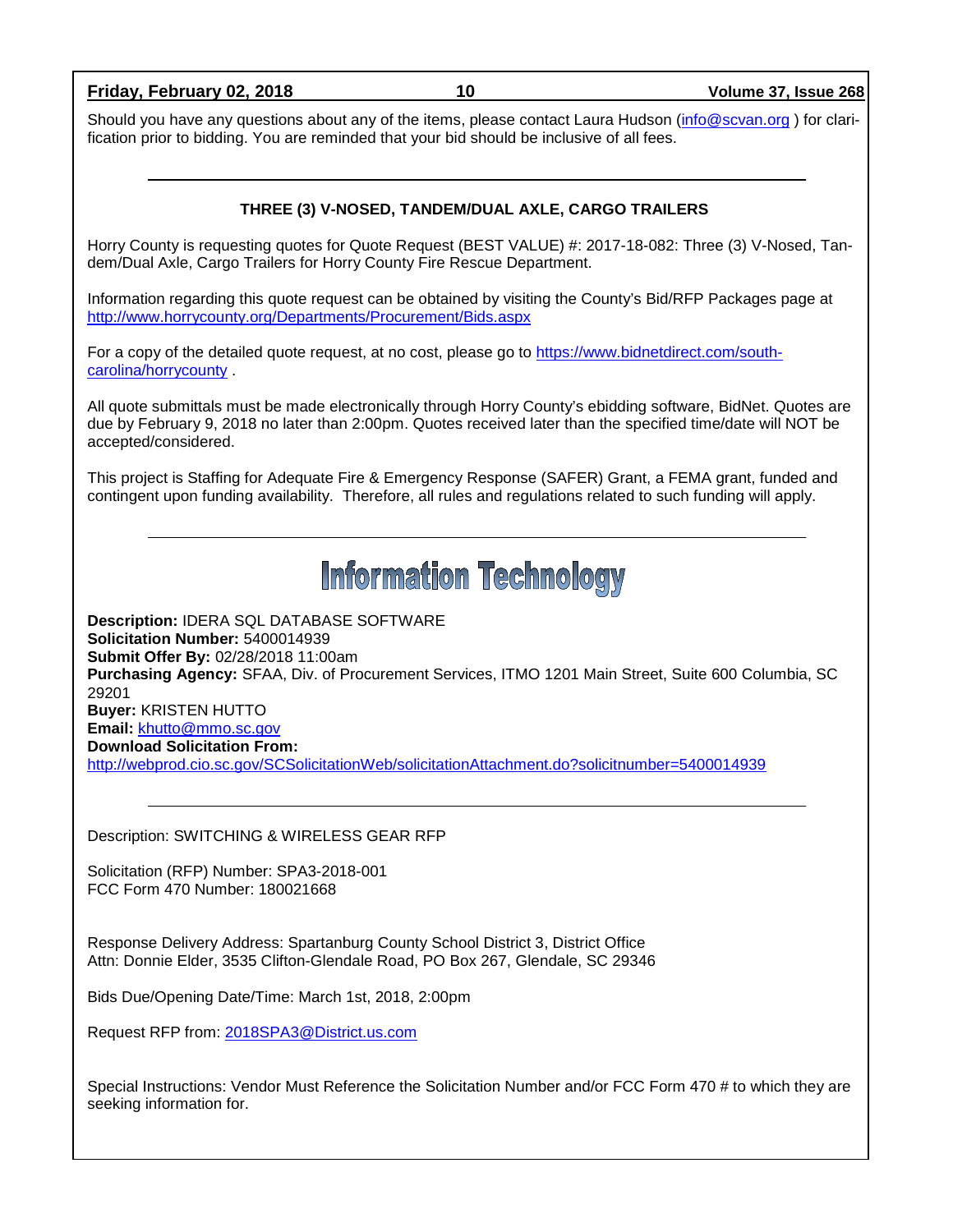### **Friday, February 02, 2018 11 Volume 37, Issue 268** In accordance with the instructions listed within the RFP, "Offerors are hereby cautioned to limit any communications with the District to the email address named below. Any attempt to circumvent the RFP process by contacting personnel at this institution could result in the disqualification of the Offeror. Any questions regarding this RFP should be in writing VIA EMAIL, to RFP# SPA3-2018-001 [\(2018SPA3@district.us.com](mailto:2018SPA3@district.us.com) ). **Maintenance and Repair GENERATOR MAINTENANCE** BID# 18-B0100 The City of Myrtle Beach will be receiving bids for Generator Maintenance. Bid forms and specifications may be obtained from the Procurement Office located at 3231 Mr. Joe White Avenue or from the City website [www.cityofmyrtlebeach.com/bids.html](http://www.cityofmyrtlebeach.com/bids.html) . Bids will be received until 2:00pmon February 14, 2018. Services **Description:** PROVIDE ORTHOPEDIC PHYSICIAN SERVICES FOR STUDENT-ATHLETES **Solicitation Number:** CCU-9300208 **Delivery Point:** Conway, SC **Submit Offer By:** March 19, 2018 2:00pm **Purchasing Agency:** Coastal Carolina University, Procurement Services, PO Box 261954, Conway, SC 29528-6054 **Buyer:** Wanda B. Lewis, 843-349-2162 **Download Solicitation From:** <https://bids.sciquest.com/apps/Router/PublicEvent?CustomerOrg=CoastalCarolina> **Description:** READY-MIX CONCRETE, IDIQ It is the intent of this invitation to bid to secure one vendor as a source of supply for ready-mix concrete and a guaranteed price for a yearly contract under an indefinite delivery, indefinite quantity (IDIQ) agreement. Georgetown County uses concrete on an as needed basis for such things as patching holes in roads, sidewalk repairs and construction, and as other needs arise. The successful vendor will be able to provide evidence that they can respond in a timely manner when an order is placed by a County employee. Bid documents and requirements are available on-line at [www.gtcounty.org](http://www.gtcounty.org/) , select "Bid Opportunities" from the Quick Links box on the home page. **Solicitation Number:** 18-017 **Delivery Point:** Various locations throughout Georgetown County, SC. **Opening Date/Time:** February 21, 2018 at 3:00pm **Location:** Georgetown County Old Courthouse, Suite 239, (Purchasing Conference Room), 129 Screven Street, Georgetown, SC 29440. **Direct Inquiries To:** Written questions and requests for clarification will be answered by published addendum to all registered parties. Please send to: Nancy Silver, Senior Buyer via Fax: 843-545-3500, or e-mail: [purch@gtcounty.org](mailto:purch@gtcounty.org) **Buyer:** Nancy Silver, 843-545-3076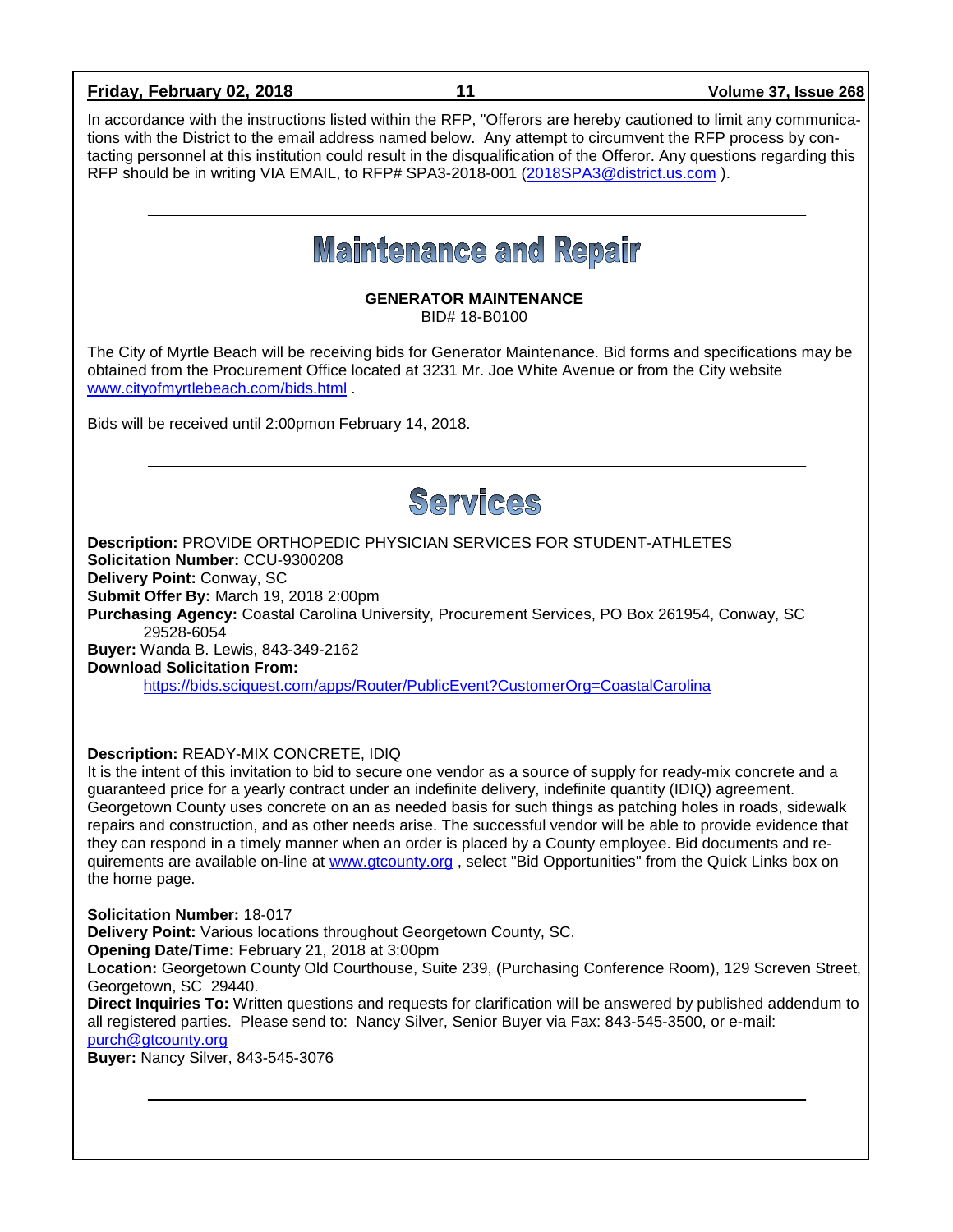#### **Friday, February 02, 2018 12 Volume 37, Issue 268**

#### **VENDOR FOR CHILDRENS ENTERTAINMENT AREA FOR ALL CITY FESTIVALS**

2018-009LW

The City of North Myrtle Beach requests proposals for one vendor to provide a childrens entertainment area at all city festivals.

Proposals are due no later than 2:00pm, February 22nd, 2018 at the Support Services Building, 1120 2nd, Ave. South, North Myrtle Beach, S.C.

The City of North Myrtle Beach reserves the right to waive informalities and to accept or reject any or all quotes and to award the contract in its best interest.

For bid documents or information, email [jlwilliford@nmb.us](mailto:jlwilliford@nmb.us)

**SOLICITATION NUMBER:** IFB No. 5237-18C

**DESCRIPTION OF WORK:** Folly Road at Grimball Road Traffic Signal Mast Arm Installation TST **DUE DATE FOR WRITTEN QUESTIONS:** February 22, 2018 at 5:00pm Fax: 843-958-4758 or Email: [wcur-](mailto:wcurtis@charlestoncounty.org)

[tis@charlestoncounty.org](mailto:wcurtis@charlestoncounty.org)

**DUE DATE/TIME:** March 5, 2018 3:00pm

**LOCATION:** Procurement Department, 4045 Bridge View Drive, Suite B250, North Charleston, SC 29405 To obtain a copy of this solicitation please visit our website at [www.charlestoncounty.org](http://www.charlestoncounty.org/)

This solicitation does not commit the County of Charleston to award a contract, to pay any cost incurred in the preparation of applications submitted, or to procure or contract for the services. The County reserves the right to accept or reject any, all or any part of applications received as a result of this request, or to cancel in part or in its entirety this Invitation for Bids if it is in the best interest of the County to do so. The County will be the sole judge as to whether bids submitted meet all requirements contained in this solicitation.

#### **SOLICITATION TITLE:** SERVICES FOR IMAGING AND STORAGE OF DOCUMENTS **SOLICITATION NUMBER:** #18-006 – Request for Proposal

**DESCRIPTION:** Richland School District Two is soliciting priced proposals (RFP) for services for scanning, indexing, storage and destruction of District documents to include, but not limited to, student records, transcripts, special services records, etc. For specific questions related to this RFP, please email [rfantone@richland2.org](mailto:rfantone@richland2.org). To request a copy of this solicitation, please send your email request to the procurement office at [procure](mailto:procurement@richland2.org)[ment@richland2.org](mailto:procurement@richland2.org) .

**SUBMIT OFFER BY:** February 28, 2018, 11:00am **PURCHASING AGENCY:** RICHLAND SCHOOL DISTRICT TWO **CONTACT:** Ray Fantone (for questions only) by EMAIL: [rfantone@richland2.org](mailto:rfantone@richland2.org) **TO REQUEST SOLICITATION:** [procurement@richland2.org](mailto:procurement@richland2.org)

**SOLICITATION TITLE:** PEST CONTROL SERVICES

**SOLICITATION NUMBER:** #18-009 -- Invitation for Bid

**DESCRIPTION:** Richland School District Two is requesting bids from a Licensed Pest Control Contractor to provide Pest Control Services for all District Facilities and Grounds. This bid will be for thirty-six (36) months with the option to extend for two additional one-year periods. All bids must be written, signed and received no later than 10:00am on February 22, 2018 at Richland School District Two, Support Services Center, 124 Risdon Way, Columbia SC 29223. Bids will be publicly opened at this time. In order to request a bid package or for any questions, e-mail George Gooch at [ggooch@richland2.org](mailto:ggooch@richland2.org). Clearly mark on the outside of a sealed envelope the Your Company Name, Bid Title and Solicitation # 18-009, Attn: George Gooch.

**SUBMIT OFFER BY:** February 22, 2018, 10:00 am

**PURCHASING AGENCY:** RICHLAND SCHOOL DISTRICT TWO

**CONTACT:** George Gooch, [ggooch@richland2.org](mailto:ggooch@richland2.org)

**TO REQUEST SOLICITATION:** [ggooch@richland2.org](mailto:ggooch@richland2.org) or [procurement@richland2.org](mailto:procurement@richland2.org)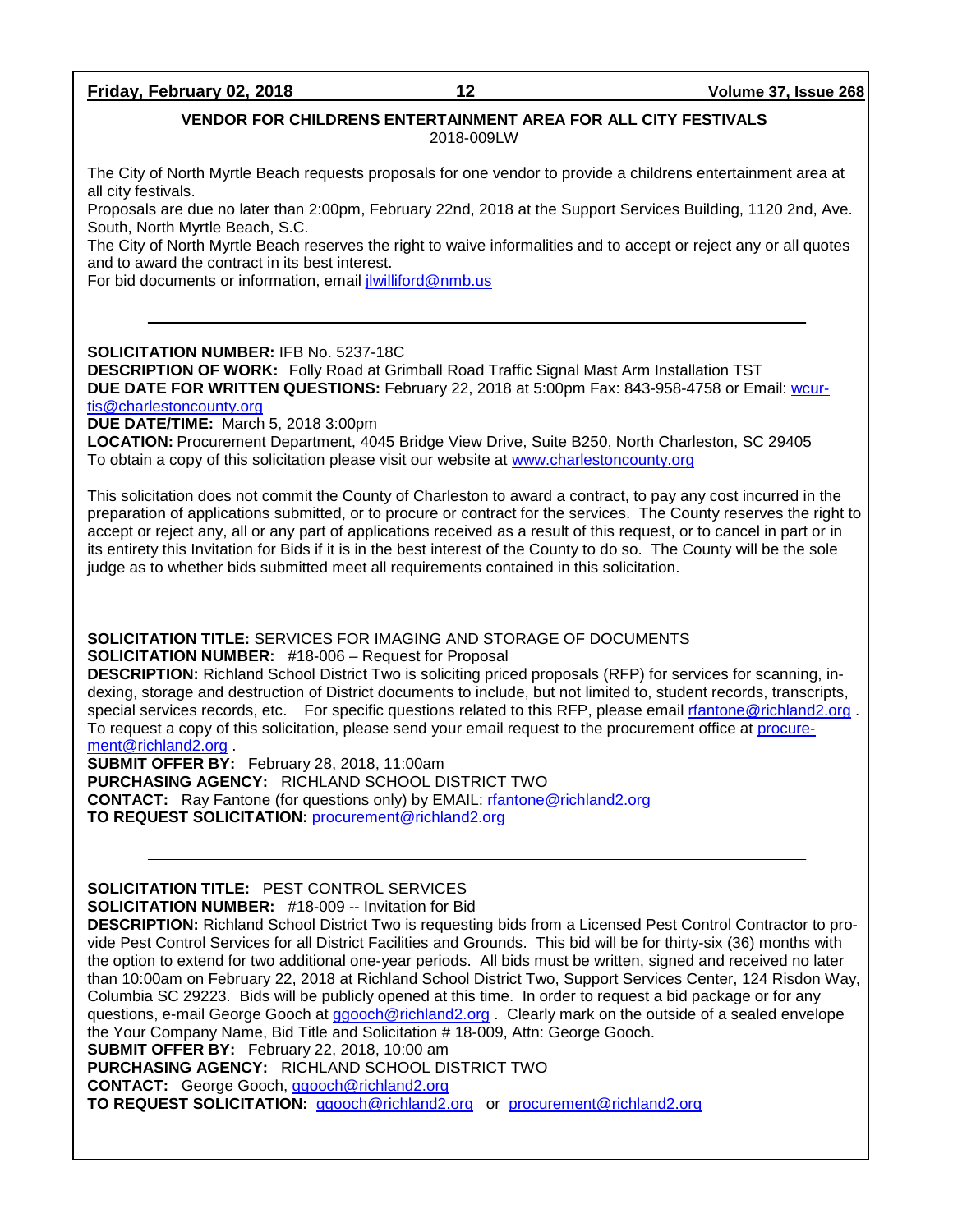**Friday, February 02, 2018 13 Volume 37, Issue 268**

**Description:** PROFESSIONAL AUCTIONEER **Solicitation Number:** 1718-23RS **Delivery Point:** Horry County Schools **Submit Offer By:** 2/12/2018 2:30pm **Purchasing Agency/Entity:** Horry County Schools, 335 Four Mile Road, Conway, SC 29526 **Buyer:** Robin Strickland Phone Number/E-mail address: 843-488-6893 / [rstrick](mailto:rstrickland@horrycountyschools.net)[land@horrycountyschools.net](mailto:rstrickland@horrycountyschools.net) **Download Solicitation From:** <http://apps.hcs.k12.sc.us/apps/protrac/>

**Supplies** 

**Description:** CONSUMABLE SUPPLIES FOR FIRST STEPS 4K **Solicitation Number:** 5400014875 **Submit Offer By:** 03/07/2018 11:00am **Purchasing Agency:** SC Department of Education 1429 Senate Street, Suite 200 Columbia, SC 29201 **Buyer:** VALERIE SMITH **Email:** [vsmith@ed.sc.gov](mailto:vsmith@ed.sc.gov) **Download Solicitation From:** 

<http://webprod.cio.sc.gov/SCSolicitationWeb/solicitationAttachment.do?solicitnumber=5400014875>

**Description:** SEMI-AUTOMATIC WEAPONS & AMMUNITION **Solicitation Number:** 5400014667 **Pre-Bid Conf.:** 2/15/2018 2:00pm **Location:** MMO Small Conference Room Capitol Center 1201 Main Street, Suite 600 Columbia, SC 29201 **Submit Offer By:** 03/13/2018 11:00am **Purchasing Agency:** SFAA, Div. of Procurement Services, ITMO 1201 Main Street, Suite 600 Columbia, SC 29201 **Buyer:** RANDY BARR **Email:** [rbarr@mmo.sc.gov](mailto:rbarr@mmo.sc.gov) **Download Solicitation From:**  <http://webprod.cio.sc.gov/SCSolicitationWeb/solicitationAttachment.do?solicitnumber=5400014667>

**Description:** WELDING TOOLS **Solicitation Number:** 5400014974 **Submit Offer By:** 02/12/2018 10:00am **Purchasing Agency:** SC Department of Corrections 4420 Broad River Road Columbia, SC 29210 **Buyer:** MEGAN LEATH **Email:** [leath.megan@doc.sc.gov](mailto:leath.megan@doc.sc.gov) **Download Solicitation From:**  <http://webprod.cio.sc.gov/SCSolicitationWeb/solicitationAttachment.do?solicitnumber=5400014974>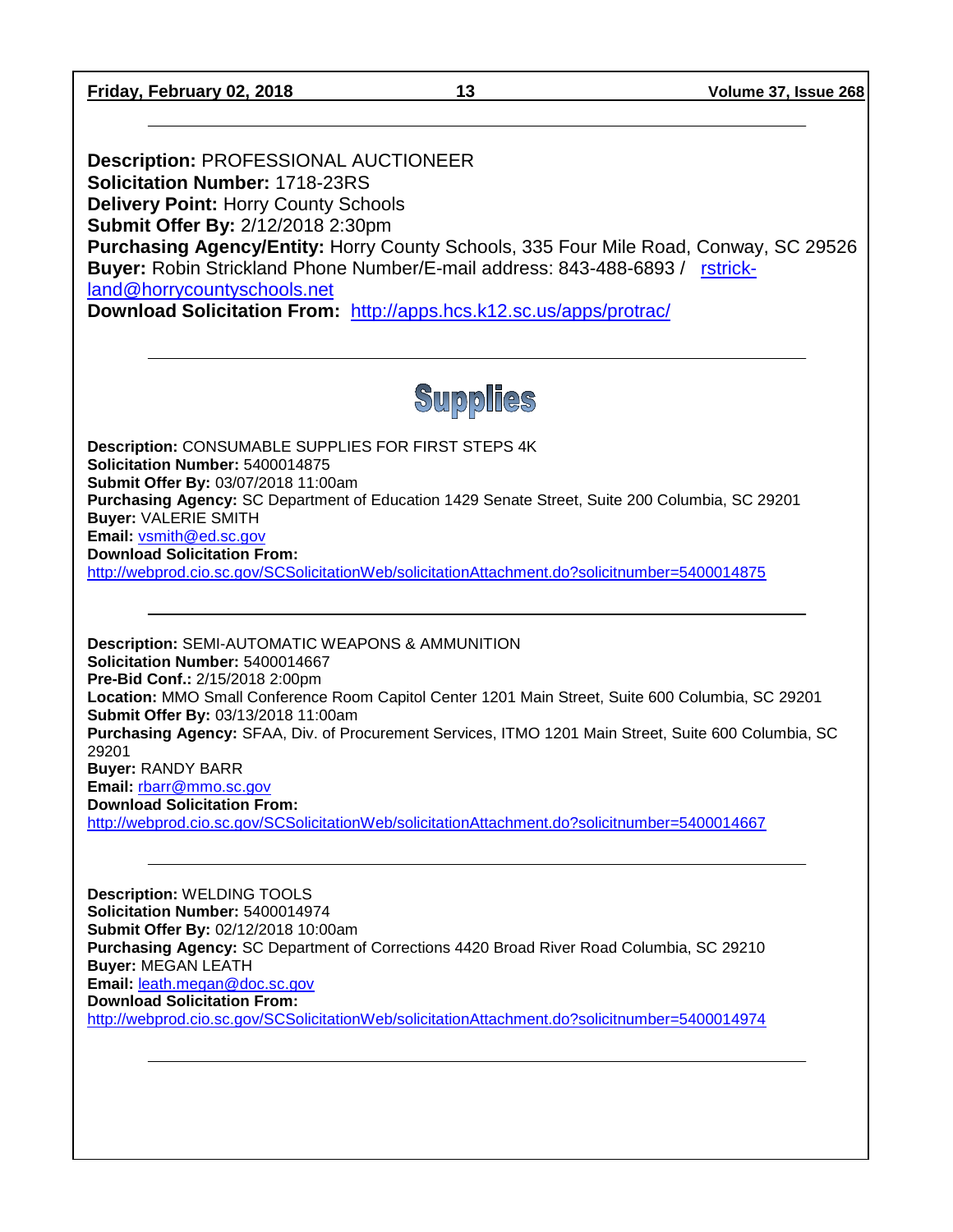| Friday, February 02, 2018                                                                                                                                                                                                                                                                                                                                                                                                                                                                  | 14 | Volume 37, Issue 268 |  |  |
|--------------------------------------------------------------------------------------------------------------------------------------------------------------------------------------------------------------------------------------------------------------------------------------------------------------------------------------------------------------------------------------------------------------------------------------------------------------------------------------------|----|----------------------|--|--|
| <b>Description: SAFETY HATS</b><br>Solicitation Number: 5400014823<br>Submit Offer By: 03/01/2018 2:30pm<br>Purchasing Agency: SCDOT Procurement Office 955 Park Street Room 101 Columbia, SC 29201-3959<br><b>Buyer: EMMETT KIRWAN</b><br>Email: KirwanEl@scdot.org<br><b>Download Solicitation From:</b><br>http://webprod.cio.sc.gov/SCSolicitationWeb/solicitationAttachment.do?solicitnumber=5400014823                                                                               |    |                      |  |  |
| Description: FRESH CHICKEN LEG QUARTERS REVERSE AUCTION<br>Solicitation Number: 5400014987<br>Submit Offer By: 02/16/2018 10:00am<br>Auction Date and Time: 2/27/2018 11:00am<br>Purchasing Agency: SC Department of Corrections 4420 Broad River Road Columbia, SC 29210<br><b>Buyer: LAURIE BRANHAM</b><br>Email: branham.laurie@doc.state.sc.us<br><b>Download Solicitation From:</b><br>http://webprod.cio.sc.gov/SCSolicitationWeb/solicitationAttachment.do?solicitnumber=5400014987 |    |                      |  |  |
| Description: CAMERAS AND NVR'S FOR MENTAL HEALTH UNIT<br>Solicitation Number: 5400014975<br>Submit Offer By: 02/20/2018 10:00am<br>Purchasing Agency: SC Department of Corrections 4420 Broad River Road Columbia, SC 29210<br><b>Buyer: LAURIE BRANHAM</b><br>Email: branham.laurie@doc.state.sc.us<br><b>Download Solicitation From:</b><br>http://webprod.cio.sc.gov/SCSolicitationWeb/solicitationAttachment.do?solicitnumber=5400014975                                               |    |                      |  |  |
| <b>STATIC DISPLAYS/TRADE SHOW KITS</b>                                                                                                                                                                                                                                                                                                                                                                                                                                                     |    |                      |  |  |
| Horry County Government is requesting sealed bids for IFB#: 2017-18-077, "Static Displays/Trade Show Kits" to<br>be submitted to Horry County Office of Procurement, at 3230 Highway 319 East, Conway, South Carolina<br>29526.                                                                                                                                                                                                                                                            |    |                      |  |  |
| Bids can be delivered in person or via Horry County's electronic bid software (Preferred Method), no later than<br>2:00pm on February 21, 2018. No fax, email, telephone, or text bid submittals will be accepted. Any bid submit-<br>tal received later than the specified time/date will NOT be accepted/considered.                                                                                                                                                                     |    |                      |  |  |
| Information regarding this solicitation (IFB) can be obtained by visiting the County's Bid/RFP Packages page at<br>http://www.horrycounty.org/Departments/Procurement/Bids.aspx                                                                                                                                                                                                                                                                                                            |    |                      |  |  |
| To access all bid documents please go to: https://www.bidnetdirect.com/south-carolina/horrycounty.                                                                                                                                                                                                                                                                                                                                                                                         |    |                      |  |  |
| It is anticipated that Items solicited in this IFB may be purchased with Staffing for Adequate Fire & Emergency<br>Response (SAFER) Grant Funds. Horry County requires compliance with all federal rules and regulations relat-                                                                                                                                                                                                                                                            |    |                      |  |  |

Horry County hereby notifies all those responding to this IFB that, in accordance with the provisions of the Civil Rights Act of 1964 (Chapter 21, Title 42, of the U.S. Code) and Regulations promulgated in connection therewith, that it will affirmatively ensure that any contract entered into pursuant to this IFB, disadvantaged business

ed to such funding.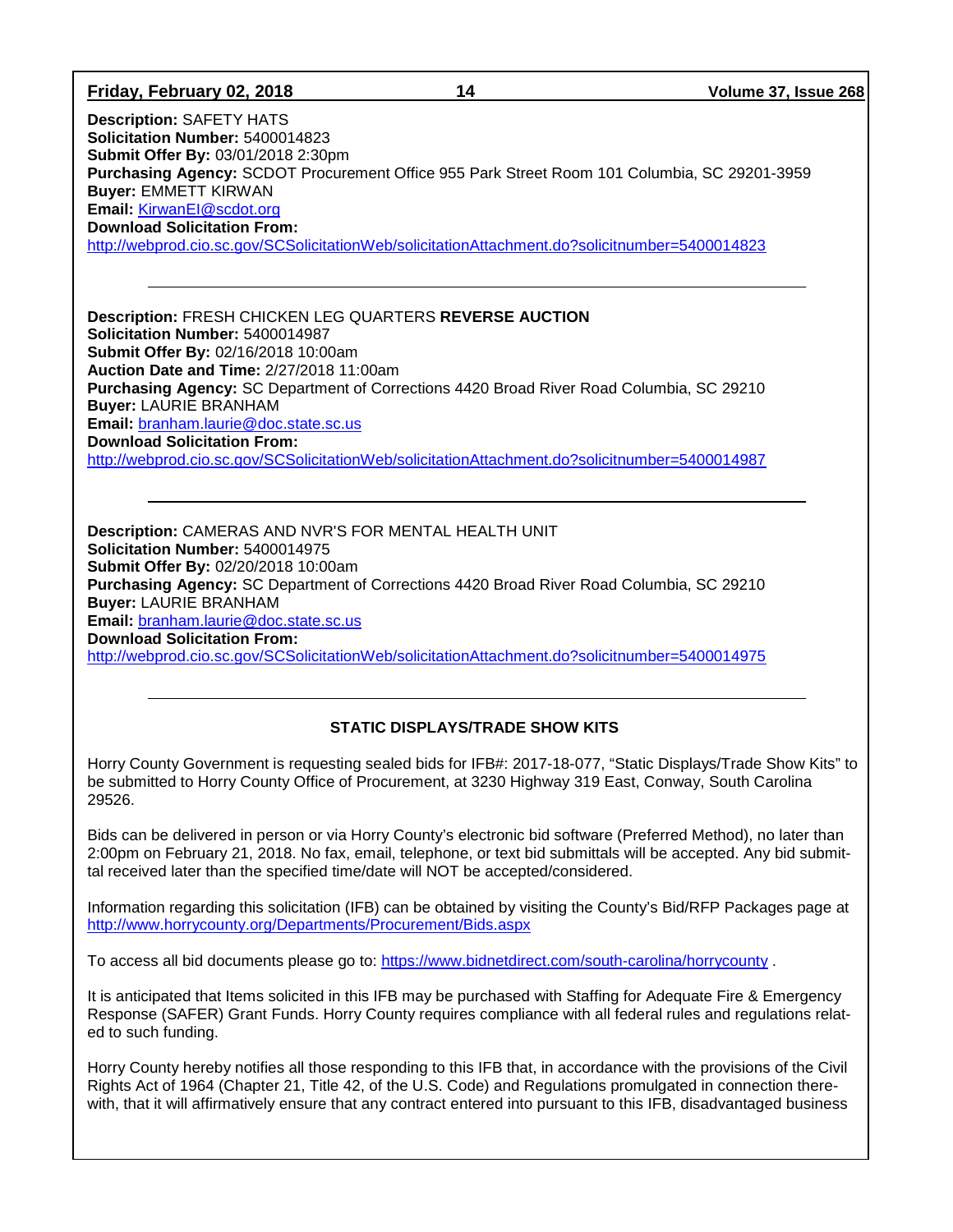#### **Friday, February 02, 2018 15 Volume 37, Issue 268**

enterprises will be afforded full and fair opportunity to make submittals in response to this invitation and will not be discriminated against on the grounds of race, color, or national origin in consideration for an award.

Contact Information for this Project: All correspondence regarding this project must go through the County's electronic bid software (preferred method) or by email to Ms. Jessica Williams, Procurement Specialist [Williaje@horrycounty.org](mailto:Williaje@horrycounty.org) , 843-915-5380

## Intent To Sole Source

#### **CHECK PROCESSING, ACCOUNT SETUP AND ISSUANCE FOR STATE FARMERS MARKET NUTRITION PROGRAM TO LOW-INCOME SENIORS**

INTENT TO SOLE SOURCE

The SC Department of Social Services, Division of Food & Nutrition Program is seeking expert vendors to assist the Department in creating and processing a check redemption service for the South Carolina Senior Farmers' Market Nutrition Program (SFMNP).

he vendor must have a deep knowledge of the Senior Farmers Market Nutrition Program in creating the vouchers/checks for senior recipients, provide for a detailed accounting of issuance and redemptions of the checks, maintain a participating farmers listing, processing payments promptly and providing additional reconciliation reports for the program.

If your company is interested in providing these services to SCDSS, please contact Tina McDaniel on or before 5:00pm, February 13, 2018 at 803-898-7732 or [tina.mcdaniel@dss.sc.gov](mailto:tina.mcdaniel@dss.sc.gov) . Please provide your company's name, address & phone number.



#### **PRE-SOLICITATION CONFERENCE FOR RESIDENTIAL SERVICES FOR CHILDREN**

Pre-Solicitation Conference for Residential Services for Children. These services are currently being provided under Solicitation No.: 5400002734.

The contracts awarded under the above solicitation are set to expire on June 30, 2018.

The State Fiscal Accountability Authority and the agencies who utilize these contracts are in the process of drafting a new solicitation (No.: 5400013725). Vendors are invited to attend a meeting with representatives from those agencies to discuss any issues concerning the existing contracts, and the proposed changes to be incorporated into the new solicitation.

The meeting will be held on February 8, 2018 from 10:00am until 12:30pm at the Department of Disabilities and Special Needs:

3440 Harden Street Extension Columbia, SC 29203

It is important that we get maximum participation from vendors so that we are best able to create a scope of work that both meets the children's needs and is acceptable to the agencies and the providers who are ultimately awarded contracts.

Please note that the agencies involved in this procurement are the Department of Juvenile Justice (DJJ), the Department of Disabilities and Special Needs (DDSN), the Department of Mental Health (DMH), and the Office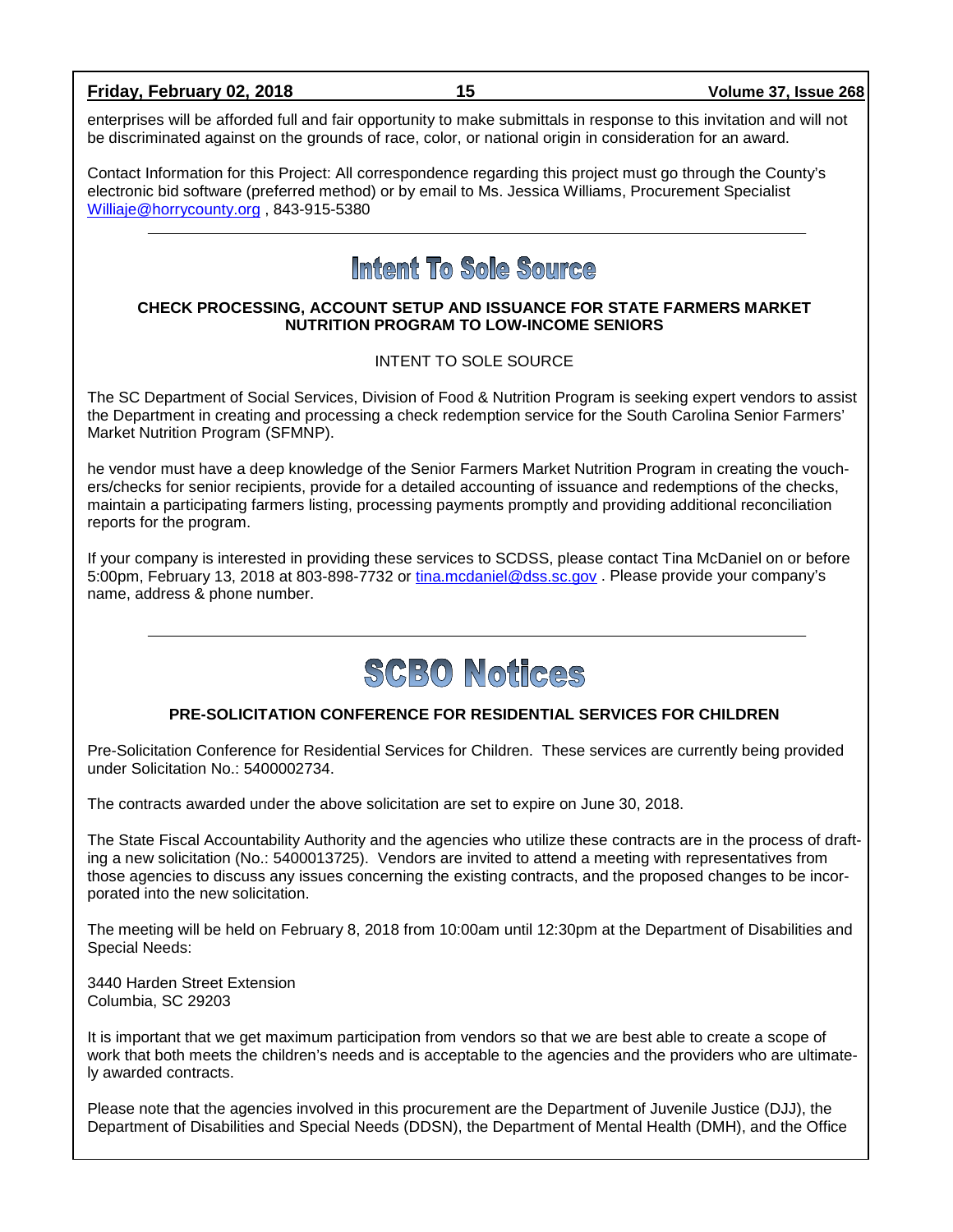**Friday, February 02, 2018 16 Volume 37, Issue 268**

of the Governor, Continuum of Care for Emotionally Disturbed Children Division (COC). The Department of Social Services (DSS) is acquiring similar services through their own, separate, solicitation, and will NOT be utilizing contracts awarded under the solicitation to be discussed at this meeting.

We look forward to seeing you on February 8, 2018.

#### **SCDOT NOTICE TO POTENTIAL PROPOSERS I-26 WIDENING MM 85-101 DESIGN-BUILD PROJECT**

SCDOT will hold an open-forum meeting on February 15, 2018 at 1:30pm with prospective proposers interested in submitting responses to the upcoming Request for Qualifications for the I -26 Widening MM 85-101 designbuild project in Lexington, Richland, and Newberry Counties, SC.

The purpose of this meeting will be to gather information on early design-build team coordination and to improve the understanding of the requirements and industry capabilities regarding this project. SCDOT will reserve 90 minutes for this open-forum meeting to be held at SCDOT Headquarters in Columbia, SC. This meeting is not mandatory and will not have bearing on the prequalification process.

Any questions regarding this open-forum meeting should be directed to Carmen Wright, Chief Procurement Officer for Project Delivery with the South Carolina Department of Transportation by email at [WrightCL@scdot.org](mailto:WrightCL@scdot.org) or at 955 Park Street, Room 101, Columbia, SC 29201.

#### **VENDORS, DON'T NEGLECT TO C PROPOSED 2018 EDITION OF THE** *MANUAL FOR PLANNING*

#### *AND EXECUTION OF STATE PERMANENT IMPROVEMENTS, PART II*

The Office of the State Engineer is announcing the release of the proposed 2018 Edition of the *Manual for Planning and Execution of State Permanent Improvements, Part II* ("The Manual"), for review and comment pursuant to Section 11-45-3240. Interested parties may review the proposed 2018 Manual at:

#### <https://procurement.sc.gov/node/5936>

Significant changes that have been made in the Manual include the following:

- Tables and Permits relocated from the Chapters to an Appendix;
- Combined chapters and sub-chapters;
- Eliminated the prohibition of fire retardant treated wood from Chapter 5;
- Eliminated the Cost Guide and Multiplier method for awarding Construction IDCs.
- Revised and completed Chapter 11, Construction Manager at Risk (CM-R) with accompanying CM-R forms (400 series);
- Revised and completed Chapter 12, Design-Build, Design-Build-Operate-Maintain and Design-Build-Finance-Operate-Maintain with accompanying DB forms (700 series);

Please send all questions and/or comments to Tia Vaughan at [lvaughan@mmo.sc.gov.](mailto:lvaughan@mmo.sc.gov)

#### **VENDORS, DON'T NEGLECT TO CHECK THE STATE'S FIXED PRICE BIDS**

If authorized by the original solicitation, the State may use "competitive fixed price bidding" to create procurements with an open response date. These fixed price bids are advertised in SCBO once, but the solicitation may provide for bids to be accepted continuously or periodically during the contract term. The link below takes you to a listing of all open solicitations conducted by the central purchasing office using the competitive fixed pricing bidding rules: [https://procurement.sc.gov/vendor/contract-opps/fixes-price-bids-ss.](https://procurement.sc.gov/vendor/contract-opps/fixes-price-bids-ss)